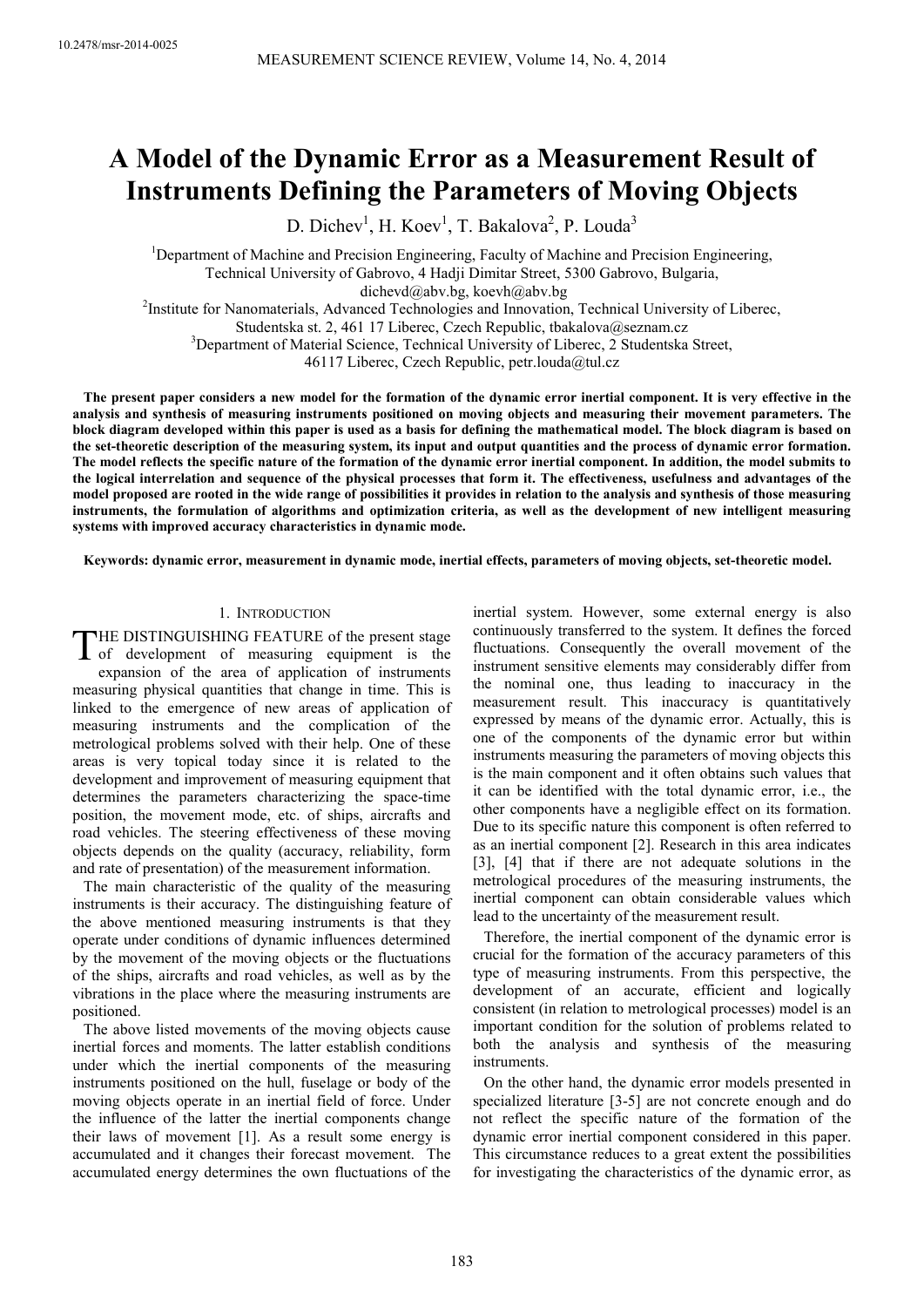well as for the synthesis of the instruments in relation to the block diagram, characteristics and measurement procedure according to the dynamic error minimum criteria.

The abovementioned justifies the elaboration of the present paper whose aim is to develop a structural and mathematical model of the dynamic error with a view to their application in the analysis and synthesis of measuring instruments determining the parameters of moving objects.

# 2. BASIC CONSIDERATIONS

The metrological theory related to dynamic measurement aims to achieve traceability at the accuracy level required by today's science. [4]. In this respect the following main tasks emerge:

• transferring the value of the measuring unit from the reference to the operating instruments under the conditions of metrological traceability;

• standardizing and defining the dynamic characteristics of the measuring instruments;

• estimating and correcting the dynamic error.

As it can be seen, dynamic measurements can be structured in the common metrological concept of measurements but the content of and the methods for completing the well-known tasks are specific. For example, the analysis of the dynamic errors should be based on a number of starting principles which can be summarized as follows:

#### *A. Principal equation.*

The measurement error  $\delta_{\Sigma}$ , according to VIM, is the difference between the measurement result *Q* and the referent value of the quantity under measurement  $Q_{rv}$ , i.e. [6]

$$
\delta_{\Sigma}(t) = Q(t) - Q_{rv}(t). \tag{1}
$$

In (1) the three quantities must be of equal dimension. Then error  $\delta_{\Sigma}(t)$  will be a time variable quantity because the dynamics of the measured quantity  $Q_{rv}(t)$  follows. When measuring the time variable quantity, the error is a determined or random function of time.

## *B. Measurement mode.*

The three quantities in (1) are unified by the concept of dynamic measurement mode. From a mathematical viewpoint the formulation of the operating mode is the first step of developing the dynamic error models since the time component *t* is introduced by it. The latter is an argument in the functions describing the input and output processes and the transfer and weighting functions. It defines the relationships required to express the basic concepts in the dynamic measurements.

In the present paper, by a dynamic measurement mode we mean such a mode where the instrument is able to measure the dynamics of the input quantity or there is at least one unit in the instrument which operates in this mode, and the dynamic error in the result can obtain values which cannot be neglected [7]. This formulation of the measurement mode is based on the widest possible set of characteristics building

the measuring environment such as: the nature of the measured quantity, the type of the transfer function, the duration of the transfer period, the ability of the measuring instrument to measure in dynamic mode, the influence of the dynamic error on the formation of the measurement result.

# *C. Investigation approach.*

When investigating the errors in dynamic measurement mode, according to the principal equation (1), it is expedient to use the approach applied in static measurements. It includes an analysis of the measurement errors, their division into separate components, theoretical and experimental investigation of each component, a synthesis of the total error usually on the basis of the sum of the estimates of the separate components. The main disadvantage of this approach is determined by the unavoidable loss of accuracy at the synthesis stage. On the other hand, the possibility for accurate estimation of the separate components on the basis of thorough investigation of their sources and the possibility for reducing their values by introducing adequate methods provide greater advantages in comparison with the disadvantage cited above.

#### *D. Specific nature of the dynamic error.*

The investigation of measurement errors is specific for each measurement task. In this respect the characteristics of the above described inertial component of the dynamic error have their specific nature. Therefore, the development of an accurate dynamic error model adequately reflecting the physical nature of its formation and possessing algorithmic logic in relation to the metrological determination of processes is an important precondition for the successful implementation of the analysis and synthesis of this type of measuring instruments.

#### 3. STRUCTURAL MODEL

The present structural dynamic error model is based on the set-theoretic description of the measuring system and its input and output quantities (Fig.1.). This model differs from the dynamic error models described in specialized literature [3-5] since the structural solution is subject to the processes forming the inertial component.

In this sense the block diagram is structured in such a way that the non-inertial and inertial components building up the instrument are provisionally divided in separate modules.

## *А. Measurement result.*

To obtain information on the state of the moving object by using the measuring instrument (MI), the current values of the components of the input coordinates vector [X] are measured (Fig.1.). As it is known, the measurement procedure cannot be implemented without errors. Therefore, the measurement result vector [Y] at the output of MI will be formed by

$$
[\mathbf{Y}] = [\mathbf{X}] + [\Delta_{\Sigma}],\tag{2}
$$

where  $[\Delta_{\Sigma}]$  is the vector of the total error.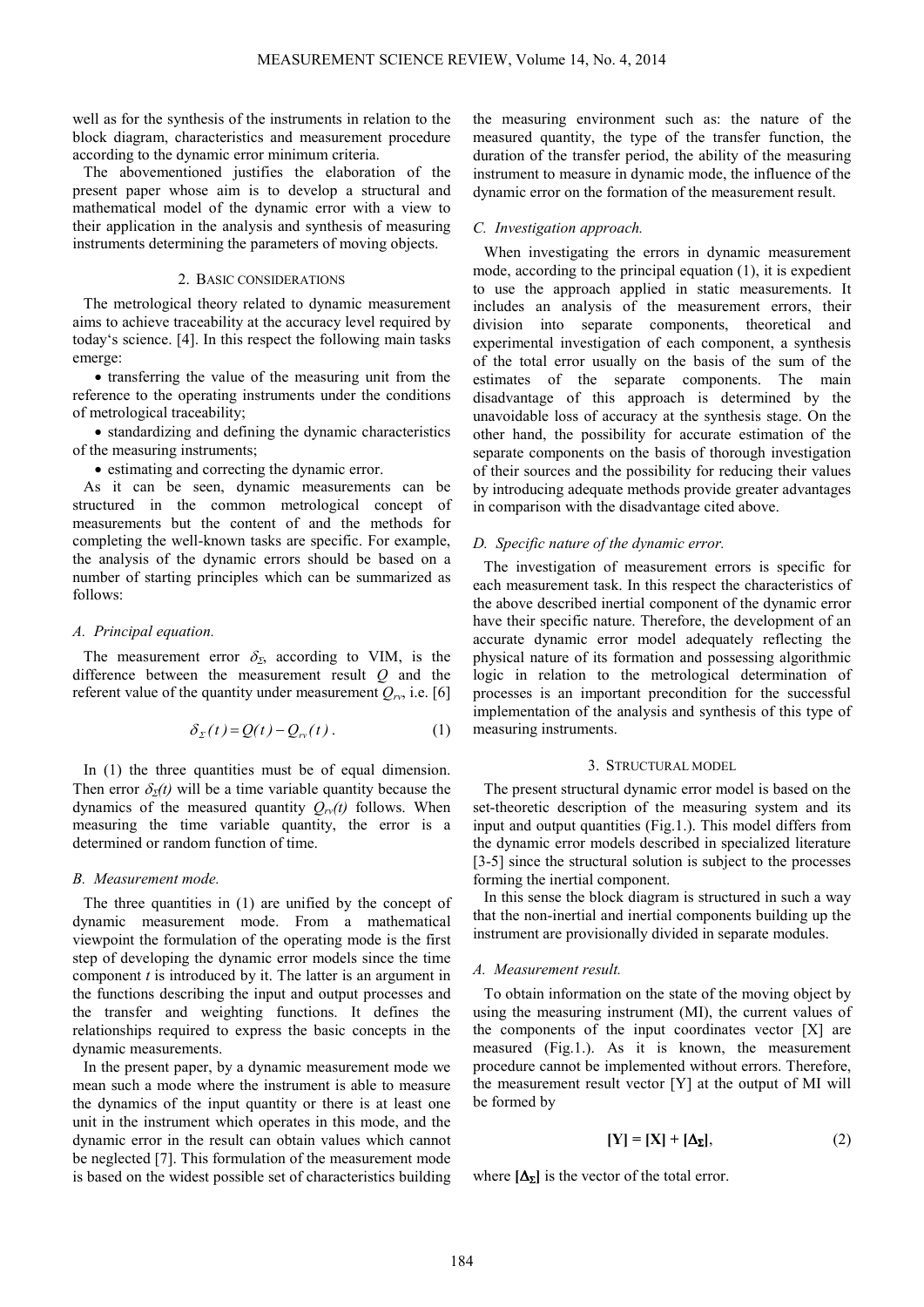

Fig.1. A set-theoretic model of the measuring system.

In terms of the dynamics of the processes forming the total error, its vector can be divided into two components – the vector of the static error **[**∆**se]** and the vector of the dynamic error  $[\Delta_{de}]$ .

Vector  $[\Delta_{se}]$  is formed under the influence of the vector of the deviations of the non-inertial component parameters **[**∆**P]**, the vector of the influencing quantities **[E]** and the vector of the measured quantity **[X]** if there is a multiplicative component. Then the vector of the signal converted by the non-inertial components **[Y']** will be determined by the functional

$$
[Y'] = F\{[X], [P], [E]\},\tag{3}
$$

where **[P]** is the vector of the parameters of the non-inertial components.

## *B. Dynamic error.*

Actually, some of the components of the above listed vectors participating in the formation of vector **[**∆**se]** determine the occurrence of particular dynamic error components. As it has already been mentioned, within the present study those components have negligible influence on the formation of the dynamic error. Therefore, they will not be discussed in this paper.

The vector of the dynamic error inertial component is defined by the functional of the following vector elements:

$$
[\Delta_{\text{de}}] = \mathbf{F}_{\text{de}} \{ [\mathbf{X}], [\Theta], [\mathbf{M}] \}, \tag{4}
$$

where **[**Θ**]** – a vector of the disturbing inertial effects; **[M]** – a vector of the parameters of the inertial components.

The model in Fig.1. is provisional in relation to the actual conversion processes in the measuring circuit but it accurately reflects the set-theoretic description which can be used as a base for building up the required mathematical models. The purpose of the model is to objectify the investigation into the influence of the dynamic processes on the measurement accuracy. In this way the set of inertial components can be viewed as a single block with respective input and output parameters, thus resulting in a wide range of possibilities for mathematical modeling of the determining processes.

# 4. MATHEMATICAL MODEL OF THE DYNAMIC ERROR

The most felicitous estimation of the dynamic error is done by means of its root-mean-square model. It is determined by the fact that in the presence of a random process  $x(t)$  at the input of the measuring instrument, the dynamic error at its output

$$
\delta_{de}(t) = y(t) - x(t) \tag{5}
$$

will also be a random function of time and the detailed information about it cannot be obtained by its instantaneous values. Thus, the mathematical model of the dynamic error should be based on some average values for which it is aptly to use the root-mean-square value [8-10], provided that process  $x(t)$  possesses the quality of ergodicity, i.e.

$$
\delta_{de}(t) = \sqrt{\overline{\left[y(t) - x(t)\right]^2}} = \sqrt{\lim_{T \to 0} \frac{1}{T} \cdot \int_{0}^{T} \left[y(t) - x(t)\right]^2 \cdot dt}.
$$
 (6)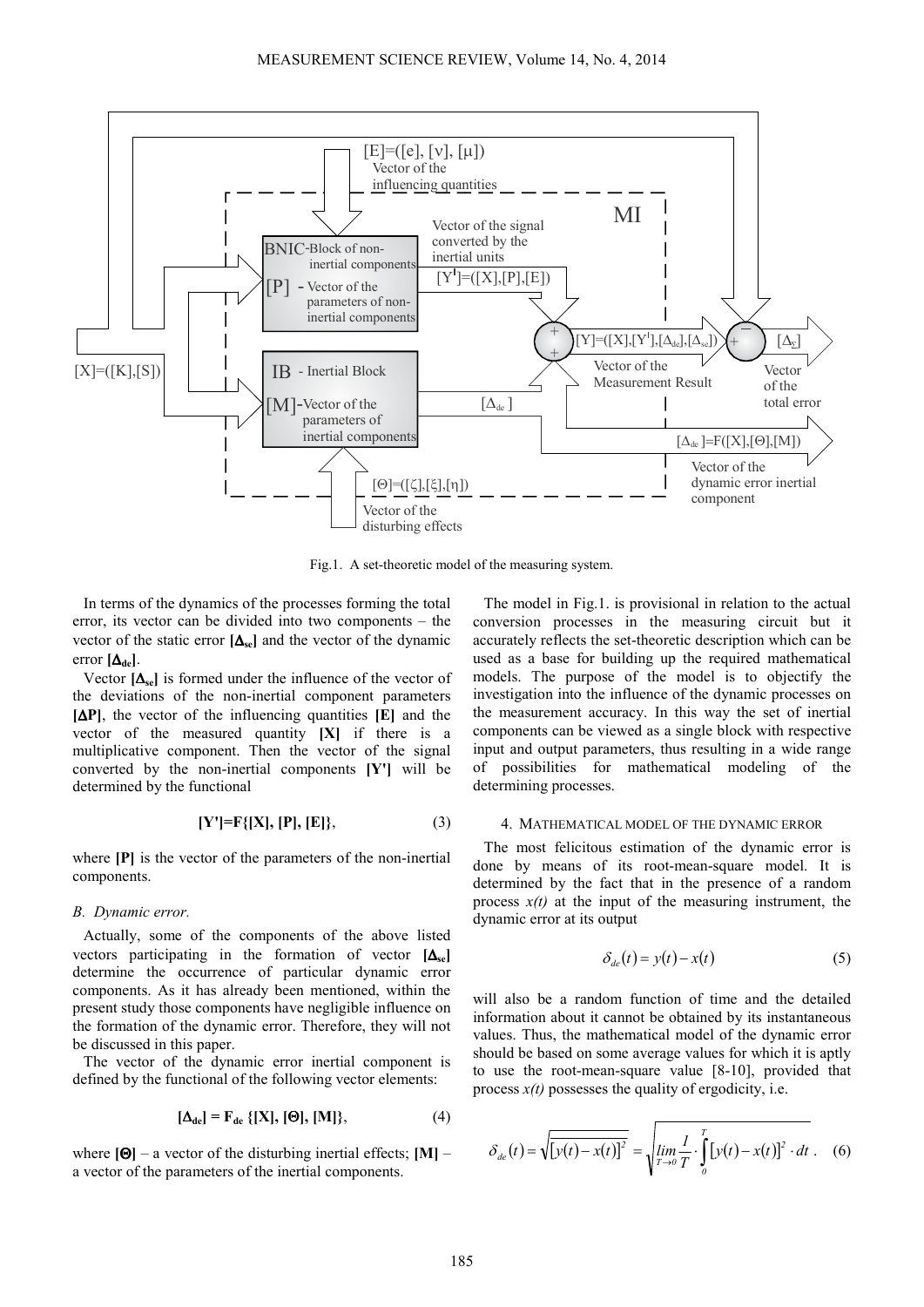The definition of  $\delta_{de}(t)$  as a separate component in the measuring system model makes it possible to include it in the overall logic of the input-output processes. In this way the required mathematical models defining the formation of  $\delta_{de}(t)$  in the context of the dynamic conditions of the problem, which are closest to the real-life processes, can be developed.

Therefore, the present paper presents a new concept of modeling and investigating the dynamic error. This concept is based on the mathematical model of function  $\delta_{d}(\ell)$  as a single component possessing certain characteristics and participating in the formation of the measurement result. Thus the approach chosen provides a possibility not only for investigating the characteristics of the dynamic error but also for developing algorithms, methods and tools [11] for its elimination as a single component.

On the ground of the above mentioned, new intelligent measuring systems could be developed, whose improved accuracy characteristics in dynamic measurement mode are formed on the basis of elimination of the dynamic error in real time [12]. That measuring method can replace the approaches used so far in the measuring instruments since they have a number of disadvantages such as: sophisticated structure, insufficient reliability in extreme conditions, they require special systems to ensure their operation, big size, high price, etc. [13]. Hence, the development and improvement of those measuring systems could be a perspective branch in the field of dynamic measurements.

The characteristics of function  $\delta_{d}(\tau)$  depend on the qualities of the input processes and the parameters of the measuring instrument inertial block. The dynamics of the linear inertial systems is determined by linear differential equations. In general, the relationship between the output coordinate defining the dynamic error and the input parameters is described by a system of linear differential equations or by an equation of the type

$$
F\Big[\delta_{de}(t), \dot{\delta}_{de}(t), \ddot{\delta}_{de}(t), \ddot{\delta}_{de}(t), ..., \delta_{de}^{(n)}(t); x, \dot{x}(t), \ddot{x}(t), ..., x^{(m)}(t),
$$
  
q(t),  $\dot{q}(t), \ddot{q}(t), ..., q^{(k)}(t); t\Big] = 0.$  (7)

where  $q(t)$  are inertial effects.

Upon measuring the dynamically changing quantity, an inverse problem is solved – a recovery of the input signal by the signal measured by the instrument. This problem is related to the elimination of the dynamic error from the measurement result. Upon modeling the dynamic error according to the set-theoretic description in Fig.1., the structure of the direct problem is used. In this case the sought solution (the dynamic error) is the output coordinate. The latter depends on the vector of the input coordinates **[X]**, the vector of the disturbing inertial effects **[**Θ**]** and the vector of the own parameters of the components of the inertial block **[M]**.

The vector of the input coordinates **[X]** takes part in the formation of the dynamic error by means of its inertial characteristics that form along with vector **[M]** inertial forces and moments. The same is true for the vector of the disturbing inertial effects **[**Θ**]**. However, this vector does not contain informative parameters for the measuring system.

An important condition for the solution of the problem related to the definition of the dynamic error mathematical model is that equation (7) should be written in such a way that makes it possible to define the coordinate expressing the deviation of the inertial components from their nominal current position depending on the measured quantity and the disturbing effects. If all the coefficients on the left and right side of the differential equation are constant, then the transfer function  $W(p)$  of the inertial block in relation to the input quantity  $x(t)$  can be presented in the form of a fractionrational function in relation to the operator  $p$  [14]. If a stationary random signal *x(t)* having known spectral density *S<sub>x</sub>*( $\omega$ ) or a known correlation function  $K_x(\tau)$  enters at the input of the linear inertial block of the measuring instrument with a known transfer function  $W(p)$ , then the output signal characterizing, in this case, the dynamic error will also be a stationary signal [15]. The spectral density of the established output signal can be determined by

$$
S_{\delta_{de}} = A(\omega)^2 \cdot S_x(\omega), \qquad (8)
$$

where  $A(\omega) = |W(i \cdot \omega)|$  is the amplitude-frequency function of the inertial block.

Usually at the input of the inertial block not only the measured quantity enters but also the disturbing effects q(t). In this case, when developing the mathematical model, it is necessary to consider all quantities operating at the input. In addition, if those quantities are independent and stationary, the principle of superposition (superposition of signals) is applied, i.e. [15]

$$
S_{\delta_{de}}(\omega) = A(\omega)^2 \cdot S_x(\omega) + A(\omega)^2 \cdot S_q(\omega), \tag{9}
$$

where  $S_q(\omega)$  – the spectral density of the disturbing quantity.

Within known spectral density  $S_{\delta_{de}}$ , the corresponding correlation function can be determined by [16]

$$
K_{\delta_{de}}(\tau) = \frac{1}{\pi} \cdot \int_{0}^{\infty} S_{\delta_{de}}(\omega) \cdot \cos(\omega \cdot \tau) \cdot d\tau \,. \tag{10}
$$

Then the dispersion of the dynamic error will be:

$$
D_{\delta_{de}} = K_{\delta_{de}}(0) \text{ or } D_{\delta_{de}} = \frac{1}{\pi} \cdot \int_{0}^{\infty} S_{\delta_{de}}(\omega) \cdot d\omega. \qquad (11)
$$

Since the dispersion is a root-mean-square form of representation of the dynamic error values, the root-meansquare estimate of the latter can be obtained by

$$
\sigma_{\delta_{oe}} = \sqrt{D_{\delta_{de}}^2} \tag{12}
$$

Actually, the estimate (12) coincides by meaning with the root-mean-square model (6) of the dynamic error but it is developed according to the characteristics of the block diagram in Fig.1. It is a good reason to reduce the final mathematical model of the dynamic error to the following equation: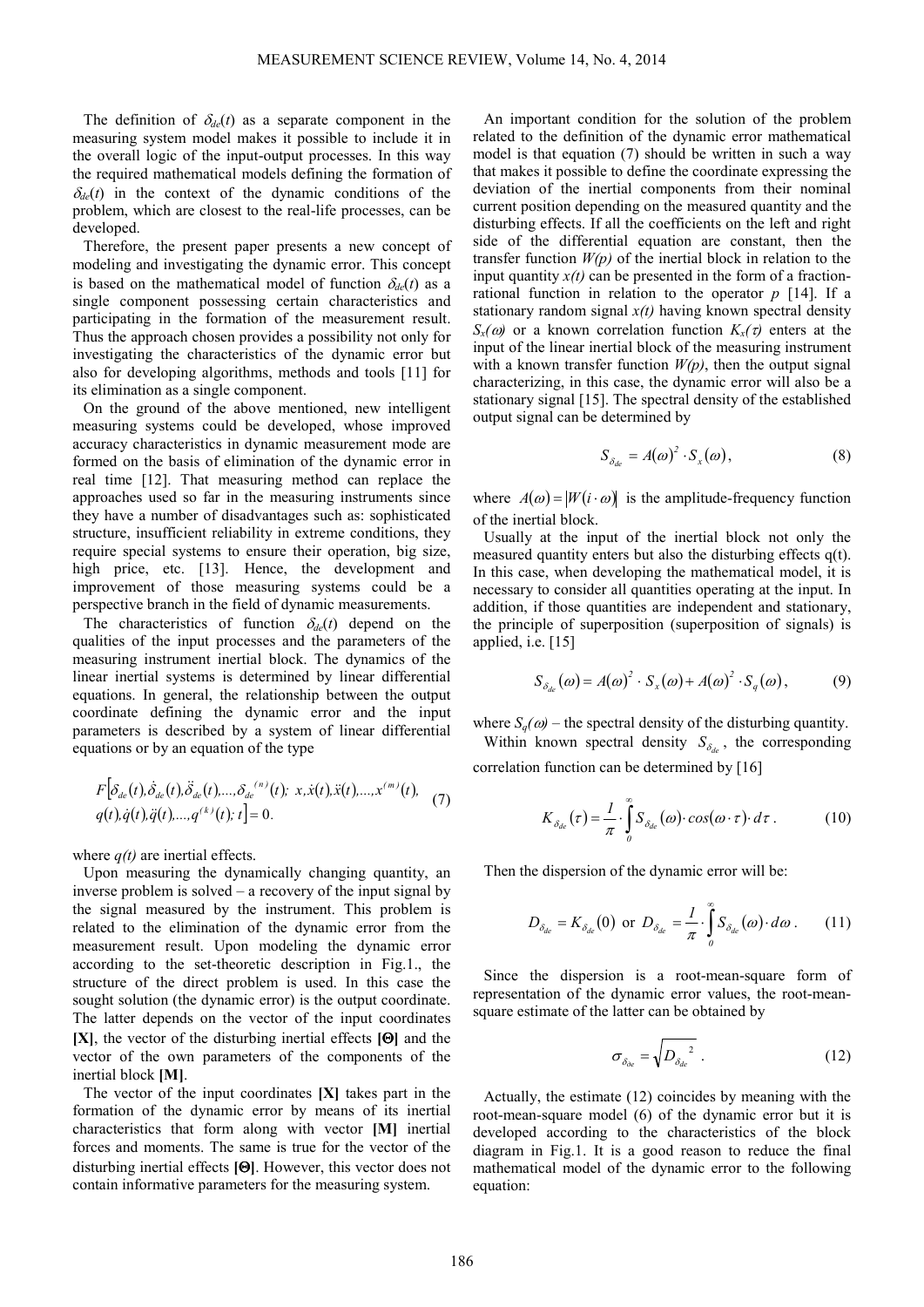$$
\delta_{de} = \sigma_{\delta_{de}} \,. \tag{13}
$$

The maximal values the dynamic error can reach can be determined by (13). These values are calculated with the help of the formula

$$
\delta_{de}^{max} = H \cdot \sigma_{\delta_{de}} \,, \tag{14}
$$

where *H* is a coefficient that depends on the law according to which the ordinates of the process  $\delta_{de}(t)$  defining the dynamic error are distributed.

The estimates (12) and (13) can be complemented with the mathematical expectation  $M/\delta_{de}$  of the process  $\delta_{de}(t)$ , which for stationary random time functions is a constant quantity [16] and provides significant information on the characteristics of the dynamic error.

To visualize the logic of functioning of the proposed model, the process of formation of the dynamic error for a specific measuring instrument will be considered. The latter is a heelmeter measuring the heel and the roll of a ship. These measuring instruments possess sensitive elements of inertial qualities which model the local vertical. In this way they set the supporting coordinate system in the metrological circuit of the instrument. The current values of the angles determining the heel and the roll of the ship are measured according to the supporting system set. Therefore, each deviation of the sensitive element from the actual position of the local vertical results in a measurement error. The deviations of the sensitive elements are caused by the inertial effects determined by the dynamic characteristics of the measured quantity and the disturbing effects. Expressed in a time function, the deviations are defined as stationary random process, and expressed in a mathematical form, depending on their degrees of freedom, they are obtained as solutions to one or more equations of the type (7).

When the sensitive element of the heelmeter is a module of a fluctuation unit type, its transfer function is expressed by

$$
W(p) = \frac{1}{T^2 \cdot p^2 + 2 \cdot \xi \cdot T \cdot p + 1}.
$$
 (15)

where  $T$  – the time constant of the instrument;  $\xi$  - a relative damping factor.

In the most reduced case the right side of the differential equation describing the deviations of the sensitive elements according to the measuring coordinate is formed by the function

$$
X(t) = z \cdot \ddot{\theta}(t) , \qquad (16)
$$

where *z* - the coordinate in the vertical direction of the suspension point of the sensitive element with regard to the center of gravity of the ship;  $\ddot{\theta}(t)$  - the second derivative of the process defining the roll of the ship, which in practice is the measured quantity.

Then the spectral density of (16) will be

$$
S_x(\omega) = z^2 \cdot S_{\hat{\theta}}(\omega) = z^2 \cdot \omega^4 \cdot S_{\theta}(\omega). \tag{17}
$$

On the other hand, the spectral density  $S_{\theta}(\omega)$  of the roll process can be approximated accurately enough by

$$
S_{\theta}(\omega) = \frac{2.D_{\theta} \cdot \mu_{\theta}}{\pi} \cdot \frac{b_{\theta}^{2}}{\omega^{4} + 2 \cdot a_{\theta}^{2} \cdot \omega^{2} + b_{\theta}^{4}},
$$
 (18)

where  $D_{\theta}$  - the dispersion of the roll fluctuations;  $b_{\theta}^2 = \mu_{\theta}^2 + \lambda_{\theta}^2$ ;  $a_{\theta}^2 = \mu_{\theta}^2 - \lambda_{\theta}^2$ ;  $\mu_{\theta}$  - the damping factor of the correlation function of the process  $\theta(t)$ ;  $\lambda_{\theta}$  - the roll frequency in calm water.

According to (8) the spectral density of the dynamic error will be:

$$
S_{\delta_{de}}(\omega) = \frac{1}{(1 - T^2 \cdot \omega^2)^2 + 4 \cdot \xi \cdot T^2 \cdot \omega^2} \times \frac{2 \cdot D_\theta \cdot \mu_\theta \cdot z^2}{\pi} \cdot \frac{b_\theta^2 \cdot \omega^4}{\omega^4 + 2 \cdot a_\theta^2 \cdot \omega^2 + b_\theta^4}.
$$
 (19)

After using (11) and (19), the following is obtained

$$
D_{\delta_{de}} = \frac{1}{\pi} \cdot \int_{0}^{\infty} S_{\delta_{de}}(\omega) \cdot d\omega =
$$
\n
$$
\frac{1}{\pi} \cdot \int_{0}^{\infty} \frac{1}{(1 - T^2 \cdot \omega^2)^2 + 4 \cdot \xi \cdot T^2 \cdot \omega^2} \times \frac{2 \cdot D_{\theta} \cdot \mu_{\theta} \cdot z^2}{\pi} \cdot \frac{b_{\theta}^2 \cdot \omega^4}{\omega^4 + 2 \cdot a_{\theta}^2 \cdot \omega^2 + b_{\theta}^4} \cdot d\omega.
$$
\n(20)

Since the components in  $(19)$  – a transfer function and spectral density, are fraction-rational functions of ω, the dispersion  $D_{\delta_{de}}$  can be calculated by analytical methods without defining the roots of the denominator and decomposing the subintegral expression into simple fractions. The definition of  $D_{\delta_{de}}$  is reduced to the calculation of a table integral of the type [16]

$$
J_n = \frac{1}{\pi} \cdot \int_0^\infty \frac{M(j \cdot \omega)}{|H(j \cdot \omega)|^2} \cdot d\omega, \qquad (21)
$$

where  $M(i, \omega)$  and  $H(i, \omega)$  are polynomials of the following structure:

$$
M(j \cdot \omega) = b_0(j \cdot \omega)^{2(n-l)} + b_1(j \cdot \omega)^{2(n-2)} + \dots + b_{n-l};
$$
  
\n
$$
H(j \cdot \omega) = a_0(j \cdot \omega)^n + a_1(j \cdot \omega)^{n-l} + \dots + a_n.
$$

In the above expressions  $a_0$ ,..., $a_n$ ;  $b_0$ ,..., $b_{n-1}$  are constant coefficients depending on the parameters of the sensitive element. Polynomial  $M(i, \omega)$  contains only the even powers of  $(i, \omega)$  and polynomial  $H(i, \omega)$  – all powers.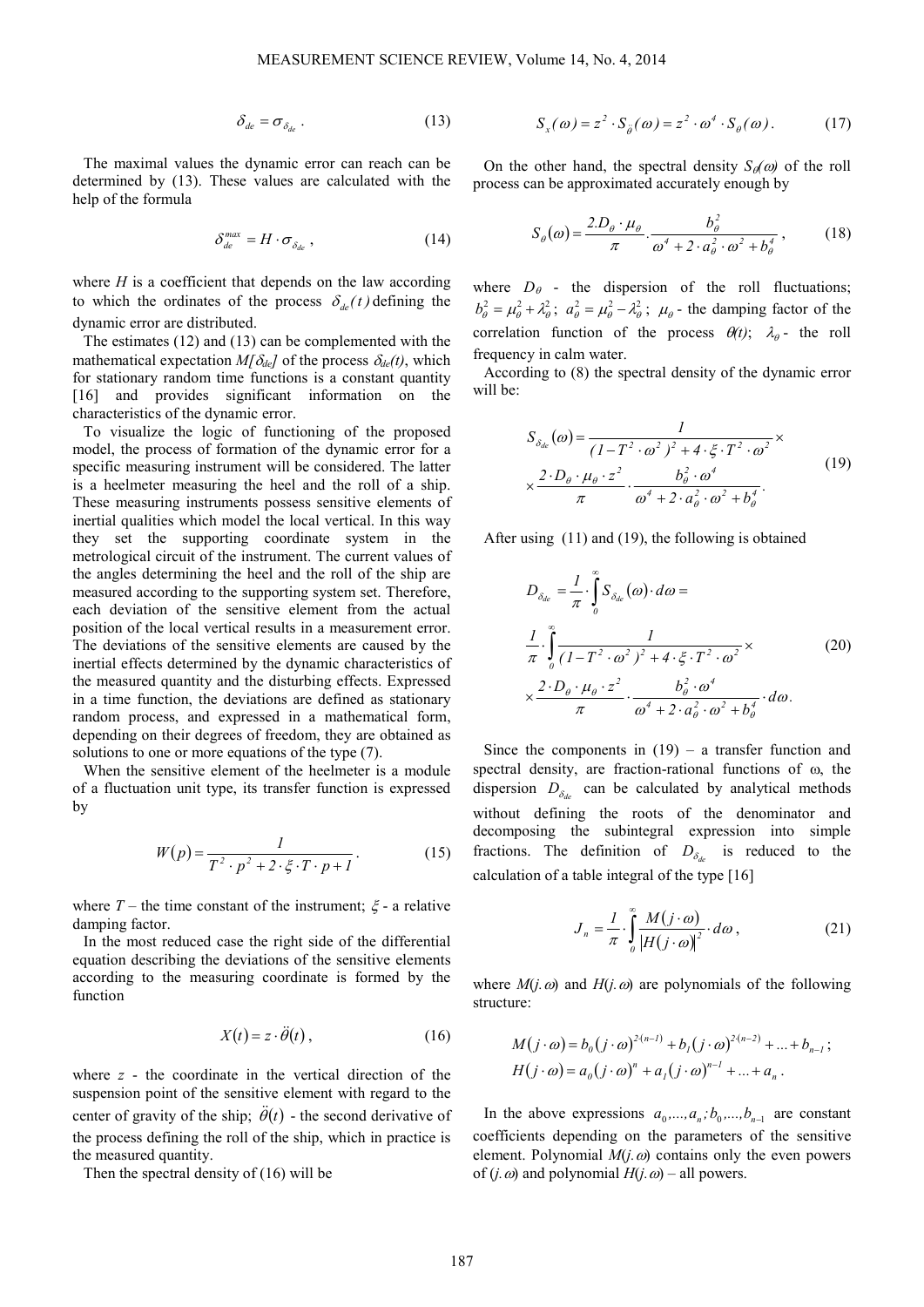Then on the basis of (20), the solution of (19) is obtained in the type

$$
D_{\delta_{de}} = \frac{D_{\theta} \cdot b_{\theta}^2 \cdot z^2}{g^2} \cdot \frac{b_{\theta}^2 + \frac{\mu_{\theta}}{\xi \cdot T}}{Q^2 + 4 \cdot R},
$$
 (22)

where the following expressions are denoted with *Q* and *R*

$$
Q = I - T^2 \cdot b_\theta^2; \tag{23}
$$

$$
R = (T^2 \cdot b_\theta^2 \cdot \xi + T \cdot \mu_\theta) \cdot (\xi + T \cdot \mu_\theta). \tag{24}
$$

Expression (22) is a good example of the usefulness of the proposed dynamic error model. The equations worked out on the basis of this model explicitly express the relationship between the dynamic error and the parameters influencing its formation. Therefore it is possible to not only analyze the influence of those parameters on the dynamic error characteristics but also to develop methods for the parametric synthesis of the measuring instrument in relation to its dynamic accuracy.

The influence of the basic parameters on the size of the dynamic error is illustrated in Fig.2. and Fig.3. It can be seen that the parameters of the inertial components affect to some extent the size of the dynamic error. However, this influence is not so considerable, so that the synthesis of similar measuring instruments can be based only on the optimal selection of the values of those parameters. Therefore, the synthesis of this type of measuring instruments in relation to the dynamic accuracy should be based on other methods. One of these approaches is to include additional measurement channels, operating in parallel with the main channels, in the metrological circuits. The additional channels could have the specific structure of correcting devices intended to eliminate the dynamic error.

# 5. CONCLUSION

The proposed dynamic error model developed on the basis of a new block diagram has a number of advantages related to the analysis and synthesis of measuring instruments positioned on moving objects and measuring the basic parameters. The effectiveness of the model is due to a new concept based on the dynamic error function presented as a single component and obtained as a result of the logical sequence of the physical processes that form it. This approach makes possible the definition of formulae specifying the relationship between the dynamic error and its determining parameters, which is an important condition for the successful solution of the problems emerging at the design stage of the measuring instruments viewed in the present paper.

The mathematical model of the dynamic error is developed according to its root-mean-square estimate, which is of great importance in terms of application since it expands the possibilities for formulating optimization algorithms and criteria.

The definition of the dynamic error as a specific process determined by the input quantities and parameters of the measuring instrument provides the required mathematical tools in the area of measuring engineering for developing new intelligent measuring systems whose improved accuracy characteristics in dynamic measurement mode are formed on the basis of the dynamic error elimination in real time.



Fig.2. Graphic dependences between the dynamic error dispersion and the parameters influencing its formation in a function of the time constant T for different values of the dispersion  $D_{\theta}$ 



Fig.3. Graphic dependences between the dynamic error dispersion and the parameters influencing its formation for different values of the damping factor ξ.

#### ACKNOWLEDGMENT

The research reported in this paper was supported in part by the Project Stimulation of Scientific Research within the Public Higher Institutions, Scientific Research Fund – Bulgaria DDVU02/15/20.12.2010, as well as by the Project OP VaVpI Centre for Nanomaterials, Advanced Technologies and Innovation CZ.1.05/2.1.00/01.0005 and by the Project Development of Research Teams of R&D Projects at the Technical University of Liberec CZ.1.07/2.3.00/30.0024.